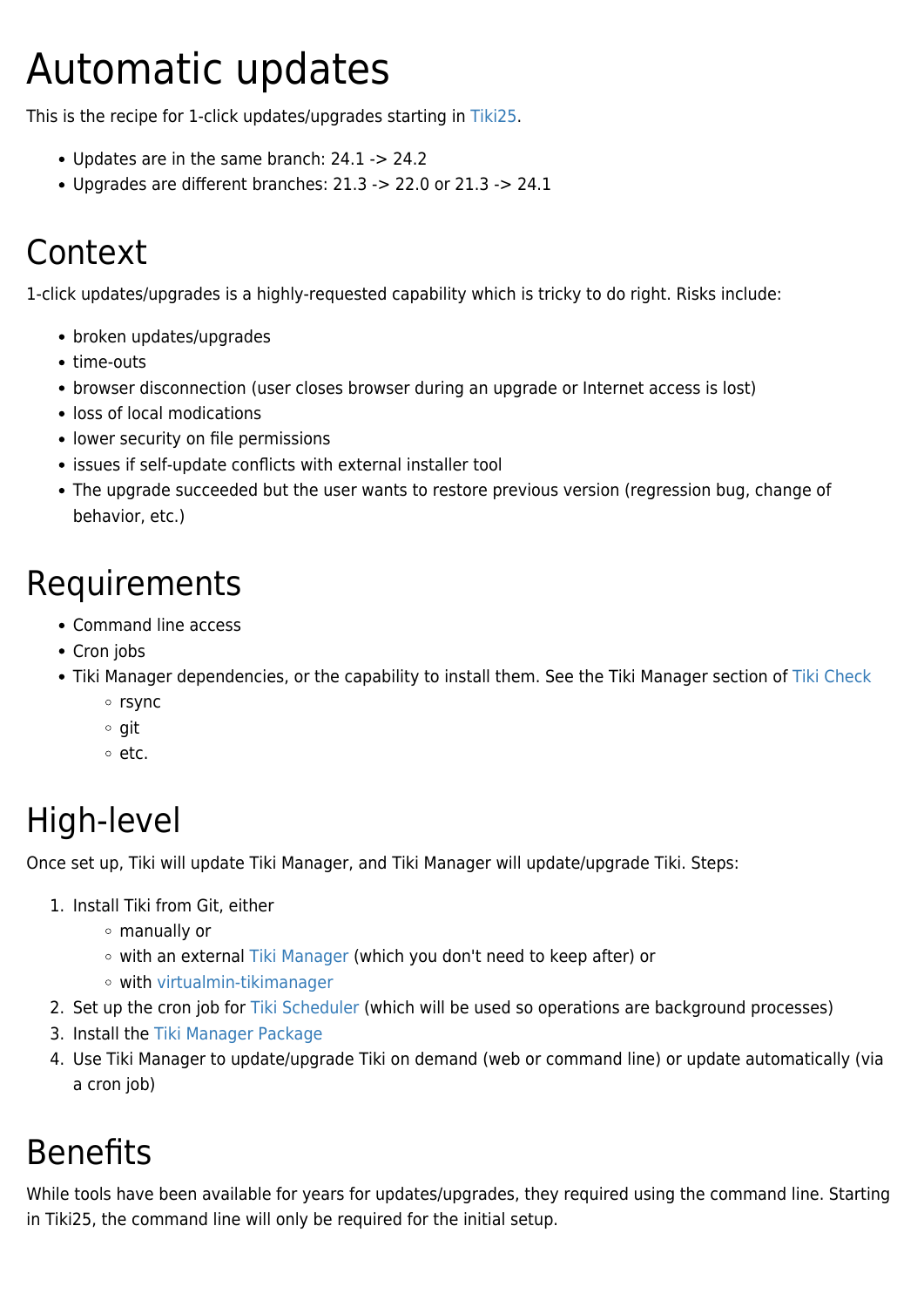#### Code directly from Git sources

- Can get any revision, and not just released versions
- Can efficiently maintain local modifications
	- Before updates/upgrades, there is a check to detect conflicts
- Can use your own Git branch
- Can use merge requests / branches
- If a file is removed from the official source code, it will be removed. If you install over an older via a zip, you will have leftover files which can cause issues.

### Pick your preferred lifecycle

• Pick any version: Bleeding edge, stable, Long Term [Versions](http://tiki.org/Versions) (LTS), etc. See: Versions

### Sensible file permissions

Since Tiki Manager is not ran by the web user (like Apache or www), it can set safer file permissions

#### Background process

Since Tiki Manager is not ran by the web user (like Apache or www), it is not prone to time-out errors

#### Testing on clones

Thanks to Tiki Manager, you can clone, clone-and-update or clone-and-upgrade to have a test environment. Within Virtualmin, this is even easier with the GUI to create a web space with a database, and clone from one to another, as seen here: <https://wikisuite.org/Virtualmin-Tiki-Manager>

### A Tiki instance can be managed by more than one Tiki Manager

• So for example, a hosting company could handle updates for security issues via a remote Tiki Manager, while the site manager uses the local Tiki Manager for other updates/upgrades like testing new features.

#### Tons of other features

• Please see [Tiki Manager](https://doc.tiki.org/Manager)

# Before Tiki25 via command line

### Tiki Manager

Recent versions of [Tiki Manager](https://doc.tiki.org/Manager) use Git, but previously, it was SVN

- [instance:update](https://doc.tiki.org/Manager#instance:update)
- [instance:upgrade](https://doc.tiki.org/Manager#instance:upgrade)
- [manager:setup-update](https://doc.tiki.org/Manager#manager:setup-update)